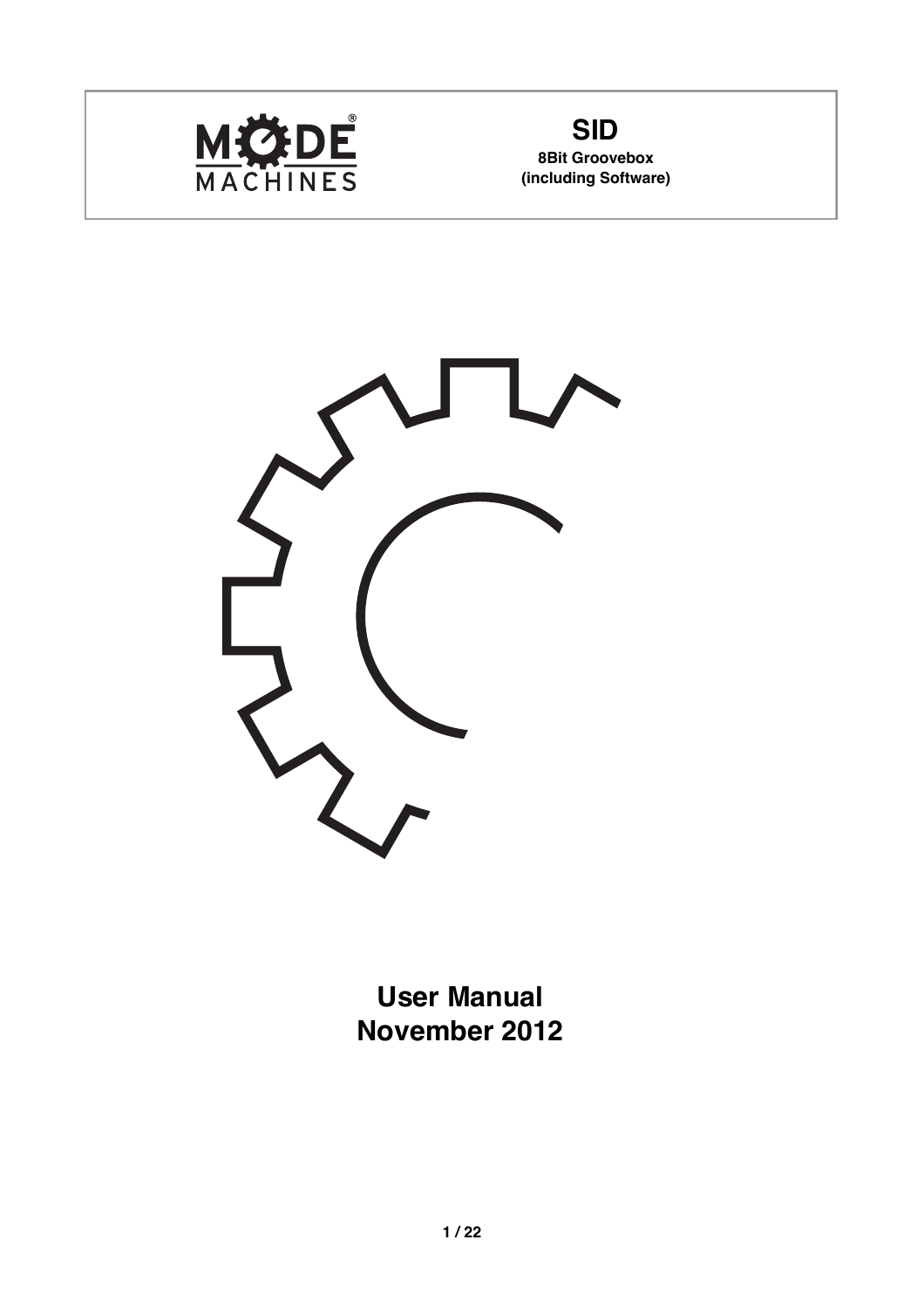

# **Contents**

#### **Control Panel**

#### **1. Knobs , buttons & LED´s**

- 1.1 expression knobs
- 1.2 cut & res knobs
- 1.3 tempo knob
- 1.4 Volume
- 1.5 Piano buttons & LED´s
- 1.6 up/down buttons & LED
- 1.7 channel button & LED´s
- 1.8 REST/SLIDE buttons & LED´s
- 1.9 UPPER PREV / NEXT buttons
- 1.10 LOWER PREV/NEXT buttons
- 1.11 RUN/ STOP button
- 1.12 TRACK/PATT/SOUND mode buttons

#### **Operation Modes**

#### **2. Sound modes**

- 2.1 Sound mode
- 2.2 Sound poly mode

#### **3. Patt modes**

- 3.1 Step edit
- 3.2 Step record
- 3.3 Pattern length
- 3.4 Pattern speed

#### **4. Track modes**

- 4.1 Track play/select
- 4.1 Track edit

#### **Sid librarian (Instrument editing software)**

#### **5. MOD (modulation) mode**

- 5.1 Main control panel
- 5.2 Modulators
- 5.3 Expression knobs
- 5.4 Hazard knobs

#### **6. WT (wavetable) Mode**

- 6.1 WT sound select
- 6.2 Pitch
- 6.3 PulseWidth
- 6.4 Waveform
- 6.5 ADSR envelope

#### **7. Nerd mode**

#### **8. Library management**

#### **9. midi setup**

9.1 Connecting SID to the library software 9.2 Midi implementation chart

#### **Connectivity and hardware configuration**

#### **10. Connectivity**

**11.Hardware configuration**

11.1 SID/SWINSID



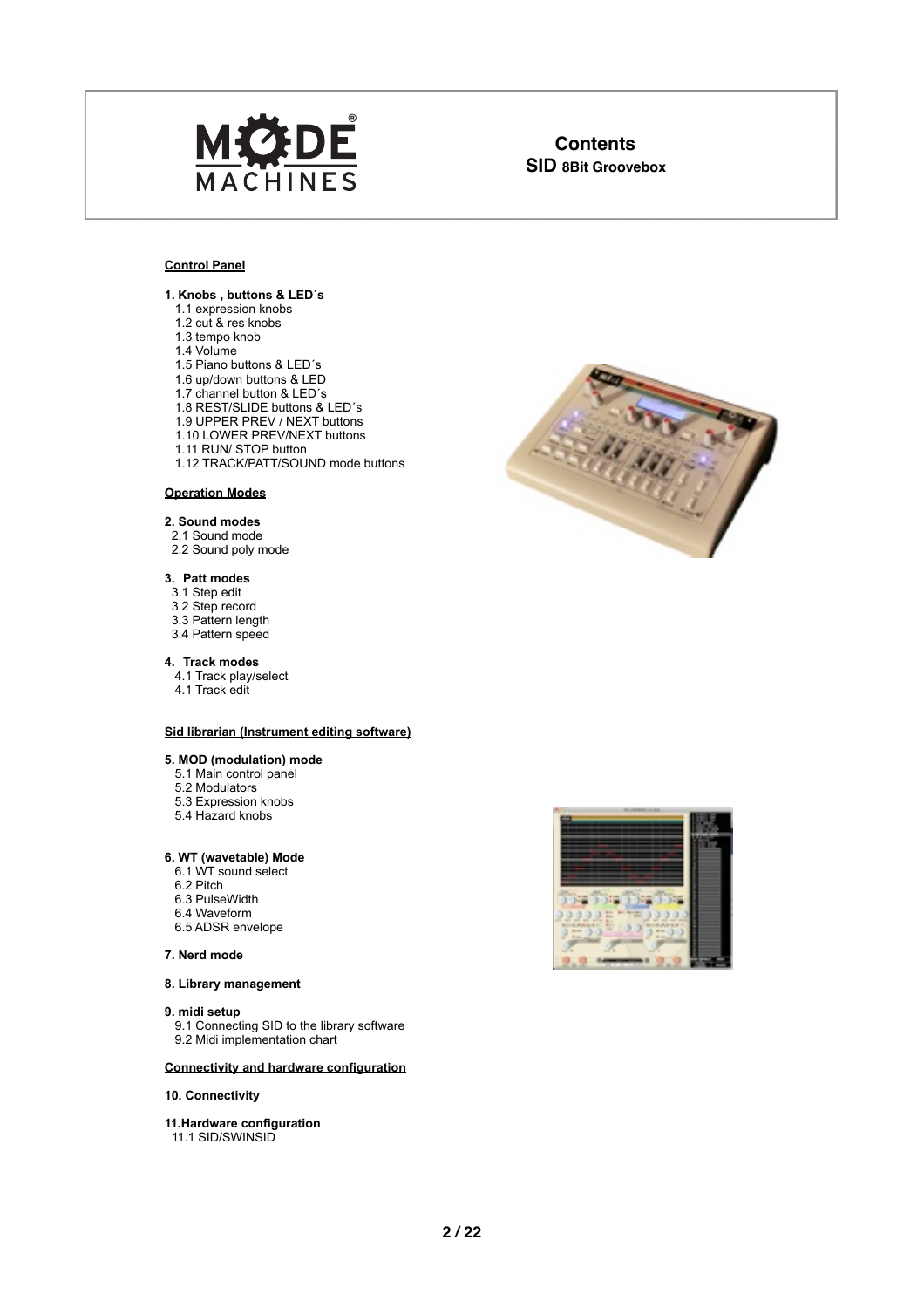

**Synthesizer Section**<br>SID 8Bit Groovebox

#### **1.Knobs ,buttons & LED´s**

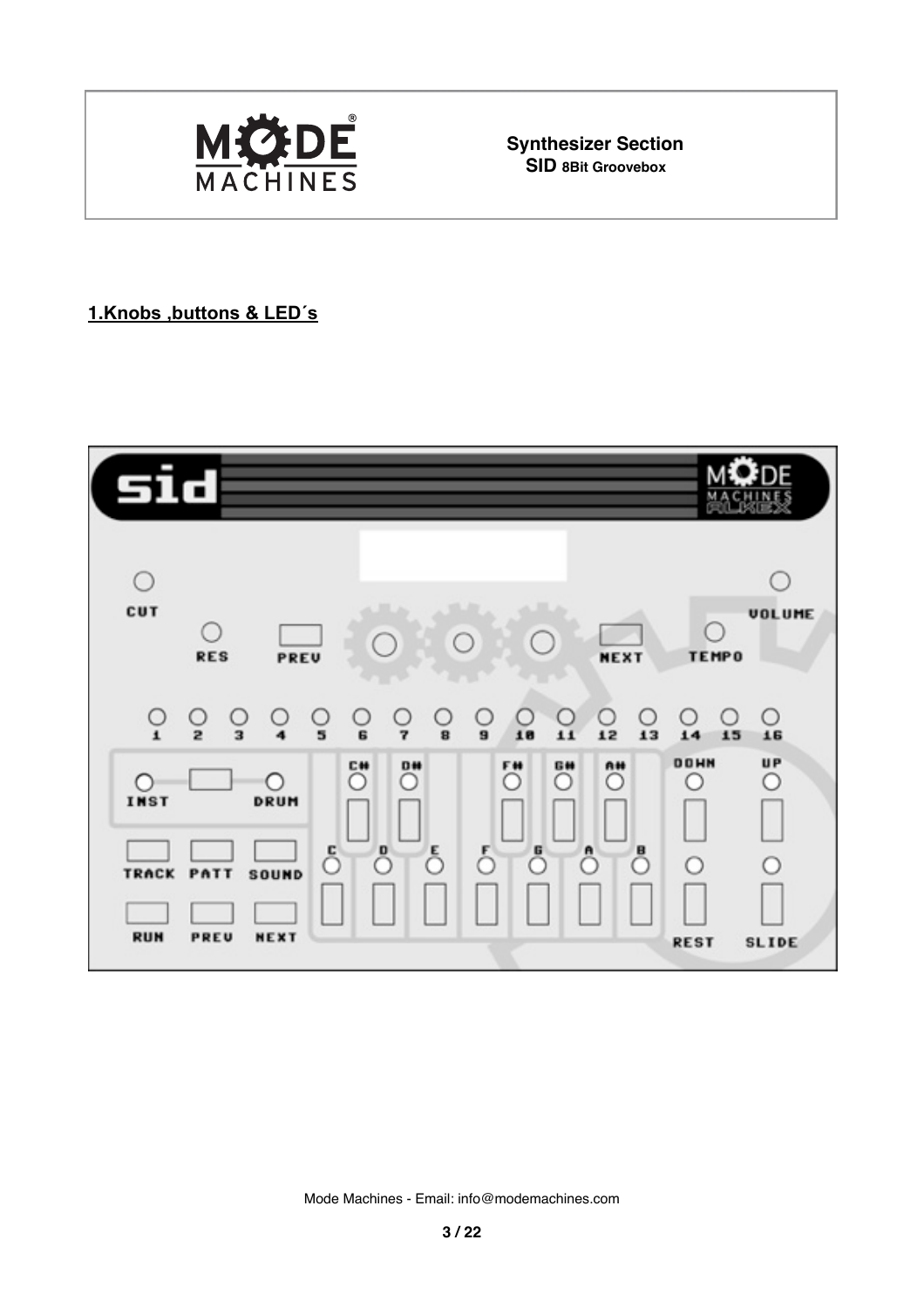

**Control Panel**

# **1.1 Expression knobs**

These 3 knobs functions depend on the preset you have loaded. They can be mapped to any of the 26 parameters within the SID librarian software. The modulation wheel of your midi keyboard (and Midi CC#1) has the same effect as expression knob 1.

### **1.2 Cut & Res knobs**

These knobs control the cutoff frequency and resonance amount of the SID's filter section.

#### **1.3 Tempo knob**

The tempo knob controls the tempo (speed) of the sequencer. Tempo is displayed on the LCD in BPM (beats per minute).

It is recommended to slave your SID to a midi clock (from your favorite DAW or sequencer) for optimal tempo accuracy

#### **1.4 Volume**

The volume knob controls the sound level of the SID on both main and phones outputs.

### **1.5 Piano buttons and LED's**

The said piano buttons serve multiple functions depending on the current mode:

• In sound mode, they become piano keys that can be tapped to play like a keyboard. In this case the LED's light up as you tap a key. The LED's also display the notes received from an external MIDI source.

• In pattern mode the buttons are used to program notes into your pattern. The LED's display the note currently programmed into the selected STEP.

NOTE: in pattern REC mode, the selected STEP automatically advances to the next every time you hit a key, hence the LED's won't necessarily be showing the note you just programmed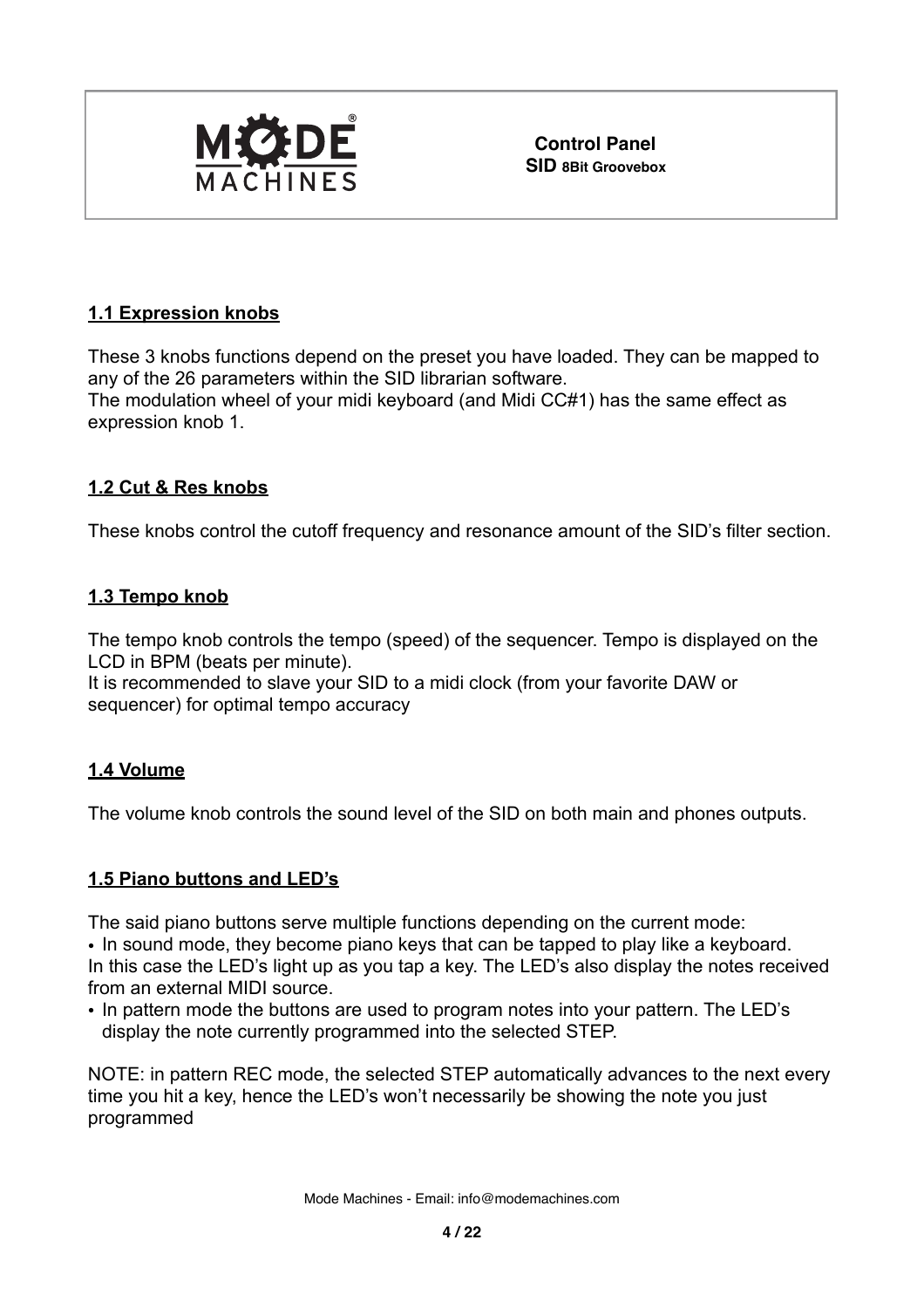

**Control Panel SID 8Bit Groovebox**

# **1.6 Up/Down buttons and LED's**

These buttons serve multiple functions: -In sound mode they change the octave of the keyboard buttons. (note: the octave buttons have no effect on the midi notes received) -In pattern modes they transpose the selected STEP up and down by 1 octave. Both LCD and LED's reflect the current octave transposition.

### **1.7 Channel select button and LED's**

This buttons toggles between DRUM and INST(instrument) modes. The LED's indicate which of the 2 modes is selected.

### **1.8 Rest & Slide buttons and LED's**

These buttons serve multiple functions:

-in sound mode the rest buttons serves as a midi panic button in the event that a note is "stuck" (this can occur if a MIDI connection is broken in between a note ON and note OFF midi message). Hold the slide button in sound mode to activate sliding (glissando) between notes.

-in pattern mode the rest button mutes the selected step and it's LED indicates it's status (on=muted). The slide button makes the selected step slide to it's note (up or down depending on the previous step). LED on=sliding.

### **1.9 Upper PREVIOUS/NEXT buttons**

These buttons have multiple functions:

-In sound mode, they change the selected instrument. Press once to display the next or previous patch on the lcd. Hold to "scrub" faster through the list. Then press RUN to load the patch.

-In pattern mode these buttons change the currently selected instrument or drum pattern. -In Track Play/Select mode these buttons change the selected instrument or drum track.

-In Track Edit mode these buttons change the pattern of the currently selected track STEP.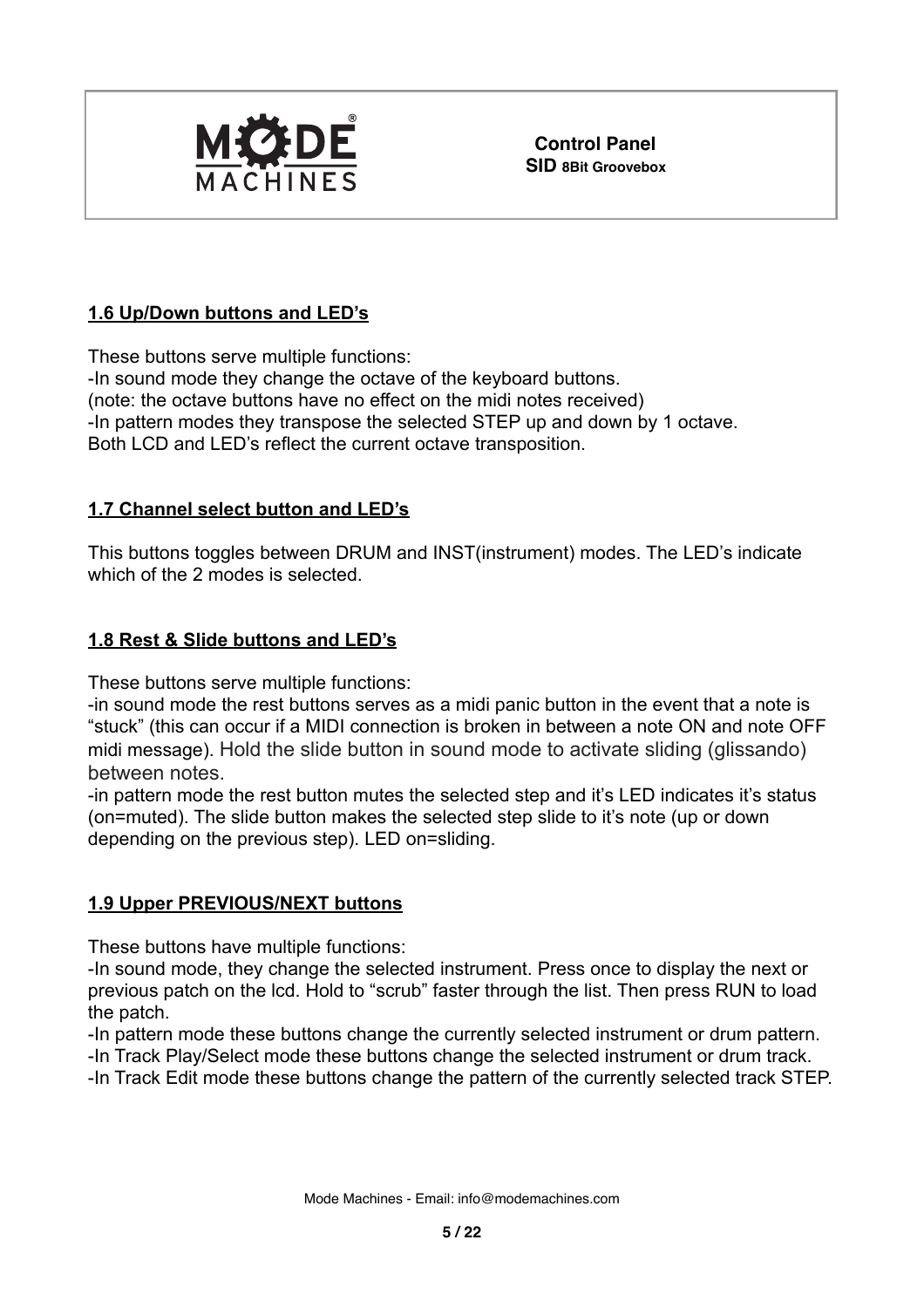

**Control Panel**

# **1.10 Lower PREVIOUS/NEXT buttons**

These buttons serve multiple functions:

-In sound mode, they transpose the keyboard up and down by a semi tone within a range of 1 octave. (note: this has no effect on the midi notes received)

-In pattern mode they change the selected step of a pattern. When you reach the end of a pattern, you will "jump" back to the first step and vice versa. These buttons can also be used to program the pattern lengths and speeds when prompted by LCD. -in track mode they change the selected track step.

### **1.11 Run/Stop buttons**

This button starts and stops the sequencer. Please note that this button is disables when SID is slaved to a midi clock.

#### **1.12 Track/Patt/Sound mode buttons**

These buttons change the operation mode of the SID to track mode, pattern modes and sound mode respectively. See sections 2-4 of this manual for an in-depth description of these modes.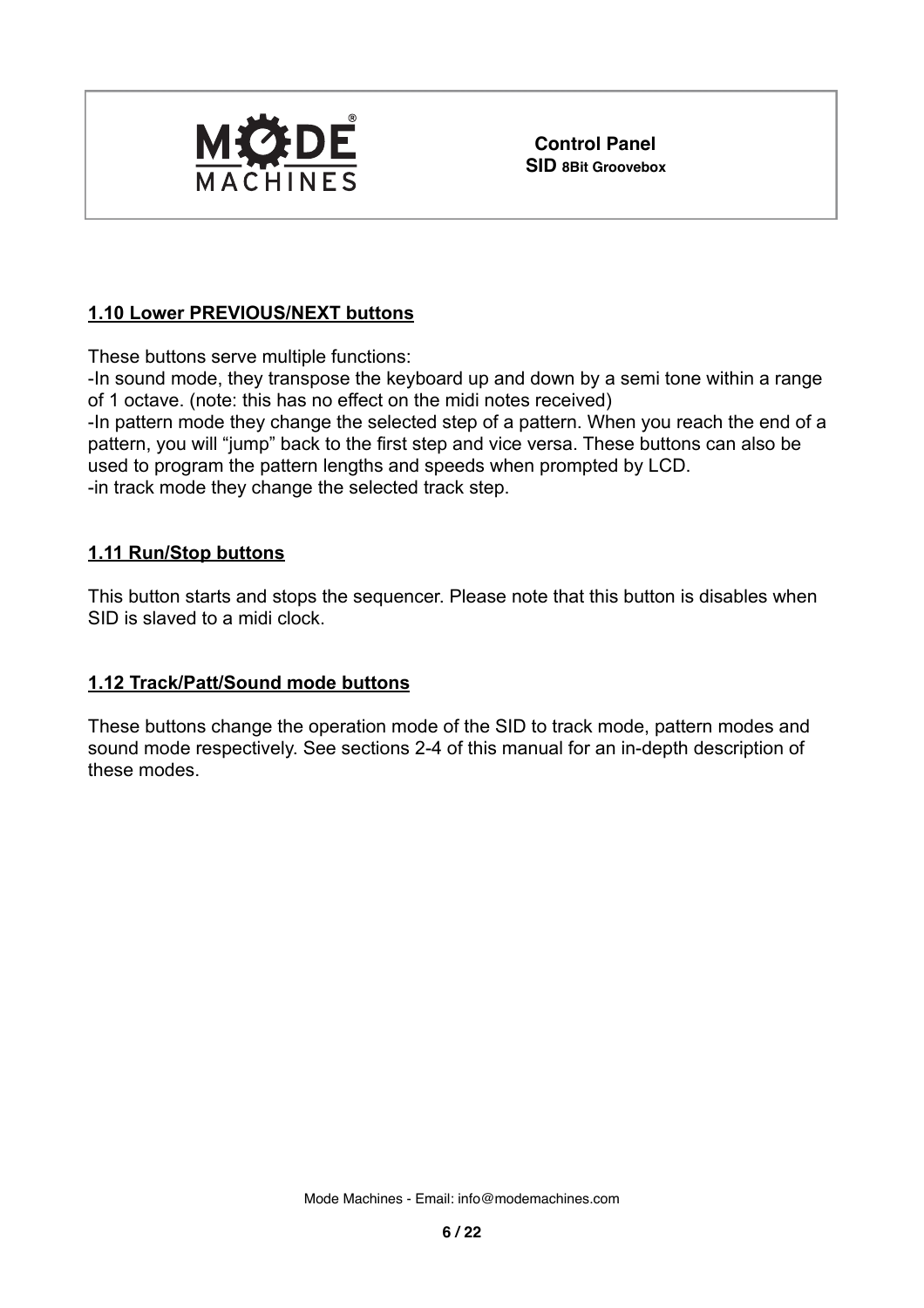

**Operation Modes SID 8Bit Groovebox**

#### **2 Sound Modes**

The sound mode button toggles between sound and sound/poly modes.

#### **2.1 Sound Mode**

In sound mode SID becomes a live synthesizer that can be performed either with the keyboard buttons or via midi. You can also change the instrument patch in this mode using the upper PREV/NEXT buttons.

#### **2.2 Poly Mode**

In Poly mode SID becomes a 3 voice poly-synth that can be performed either with the keyboard buttons or via midi. In this mode, modulation is restricted and rhythm is disabled as all 3 voices of the SID chip are allocated to play notes.

#### **3 Pattern Modes**

The SID can store 32 instrument and drum patterns in it's EEPROM memory. SID offers 4 pattern modes: edit, rec, length and speed. Tap the PATT button to toggle through the modes.

#### **3.1 Step Edit**

In this mode you can program the parameters of any pattern, step by step. First select a pattern to edit using the upper prev/next buttons. Then select a step to edit using the lower prev/next buttons. Each step has Note, Octave, Slide and Rest data that can be programmed using the respective buttons.

The data is automatically updated in the EEPROM memory.

#### **3.2 Step Rec**

This mode has the same functionally expect that you can program the notes in a sequence without the need to change steps manually. In this mode, incoming MIDI notes can also be used to fill a pattern step by step.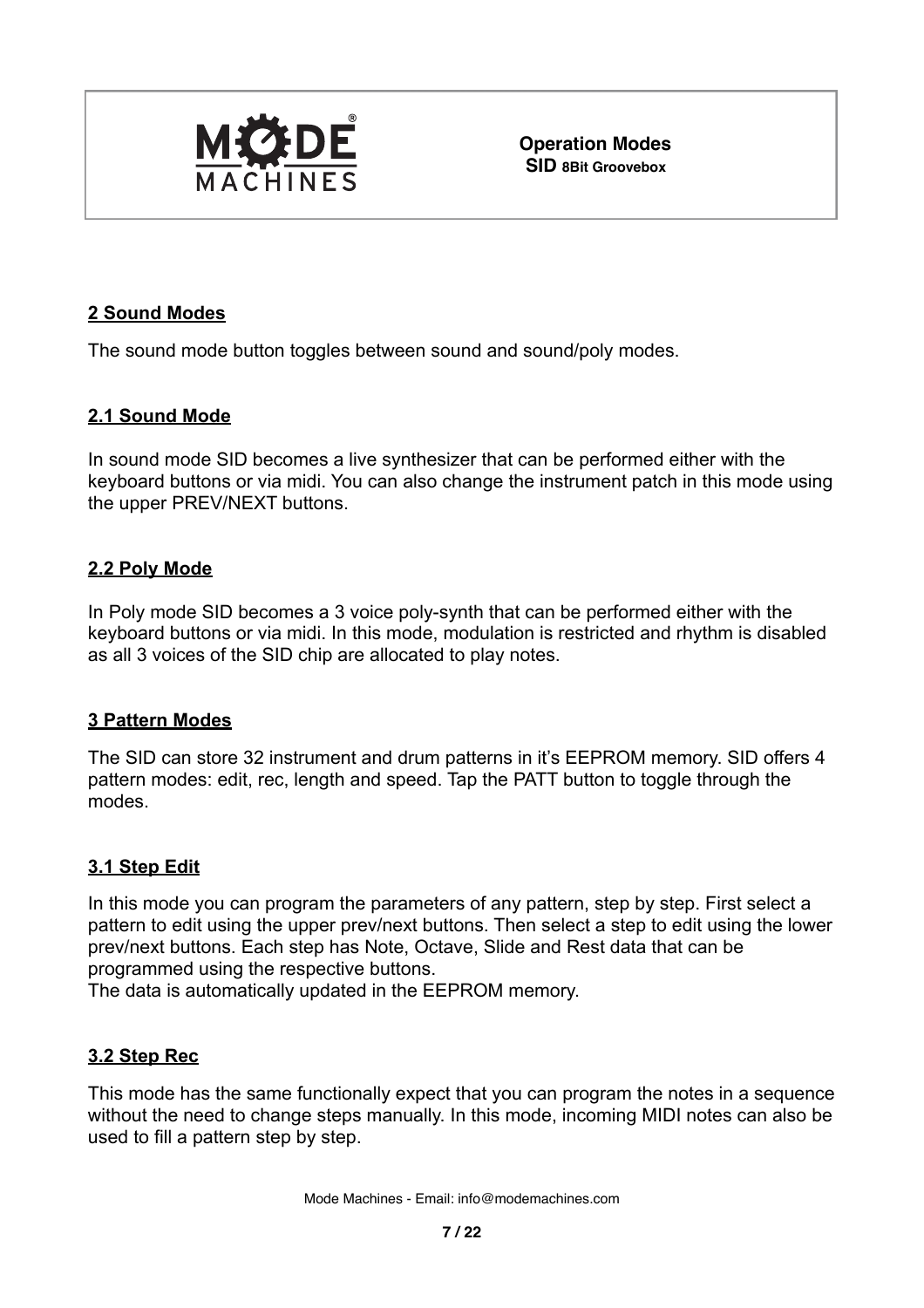

**Operation Modes**

#### **3.3 Pattern Length**

In this mode you can change the length (between 1 and 16) of the selected pattern using the lower PREV/NEXT buttons.

#### **3.3 Pattern Speed**

In this mode you can change the speed of the selected pattern using the lower PREV/ NEXT buttons. You can choose between 1x 2x 4x and 8x. You can also mute a pattern by lowering it's speed to 0x.

#### **4 Track Mode**

You can arrange your patterns in sequence to build tracks to be considered as songs. There are two modes:

#### **4.1 Track play/select:**

choose a track to play using the upper next/prev buttons

#### **4.1 Track edit:**

In this mode you can edit your tracks in a similar fashion to patterns. Select the track STEP using the lower NEXT/PREV buttons and select a pattern using the upper NEXT/ PREV buttons. This defines the pattern to be played at this step of the track.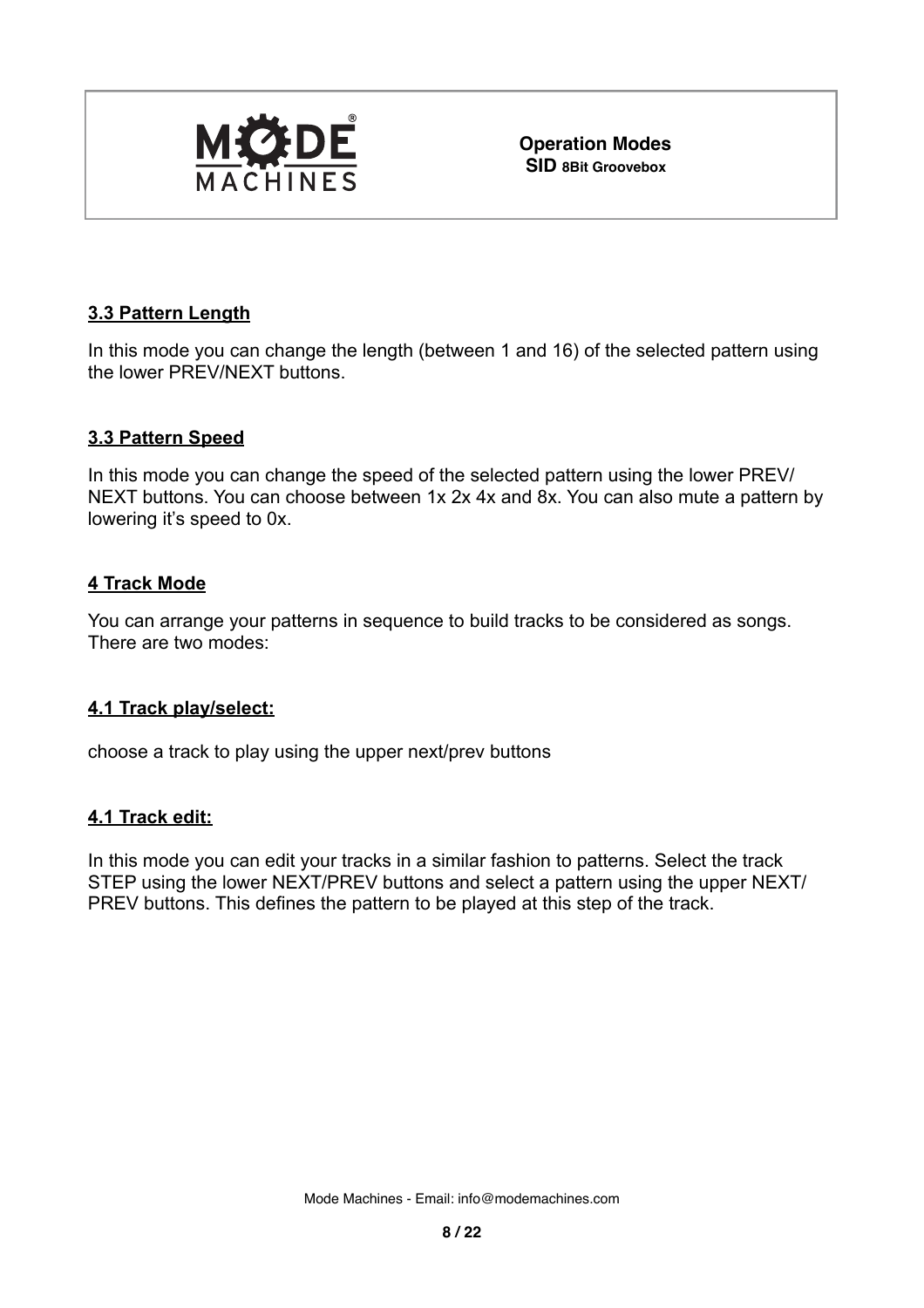

**MCODE** MOD (Modulation) Mode

# **5.1 Main control panel:**



The SID librarian software enables you control every parameter of the synthesizer and manage a whole library of sounds. Each library contains 100 presets and 24 wavetable sounds. You can even export and share it with your friends!

#### **Be sure to download the latest version from the Mode Machines website!**

The main panel controls voice specific parameters such as envelope, glide and tuning. Here you can also control the filter section.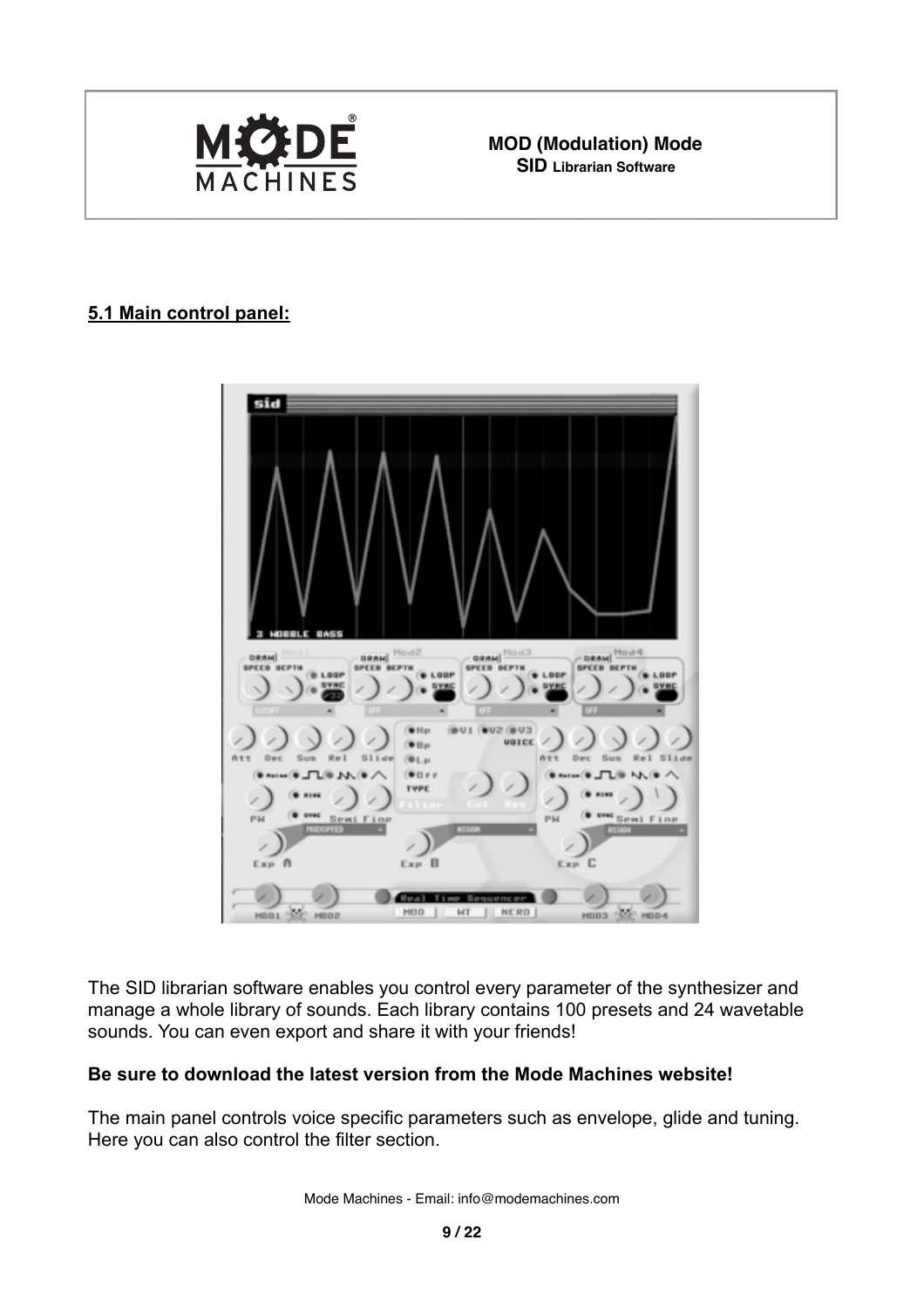

 **SID Librarian Software**

#### **5.2 Modulators:**

The SID has four 16 step internal modulators built in that can control many parameters of the synth.



 modulator has speed, depth, loop and sync parameters and can be assigned to the following parameters:

FLTER CUTOFF, PULSEWIDTH1, PULSEWIDTH2, COARSE TUNING1 (AKA NOTES), COARSE TUNING2, FINE TUNE1, FINE TUNE2, WAVEFORM1, WAVEFORM2, MOD SPEED1, MOD SPEED2, MOD SPEED3 AND MOD SPEED4

You can use a modulator as a 1-shot effect or continuous using the loop radio button.

When sync is activated, the modulator will sync up to the incoming midi clock. This is where the magic happens!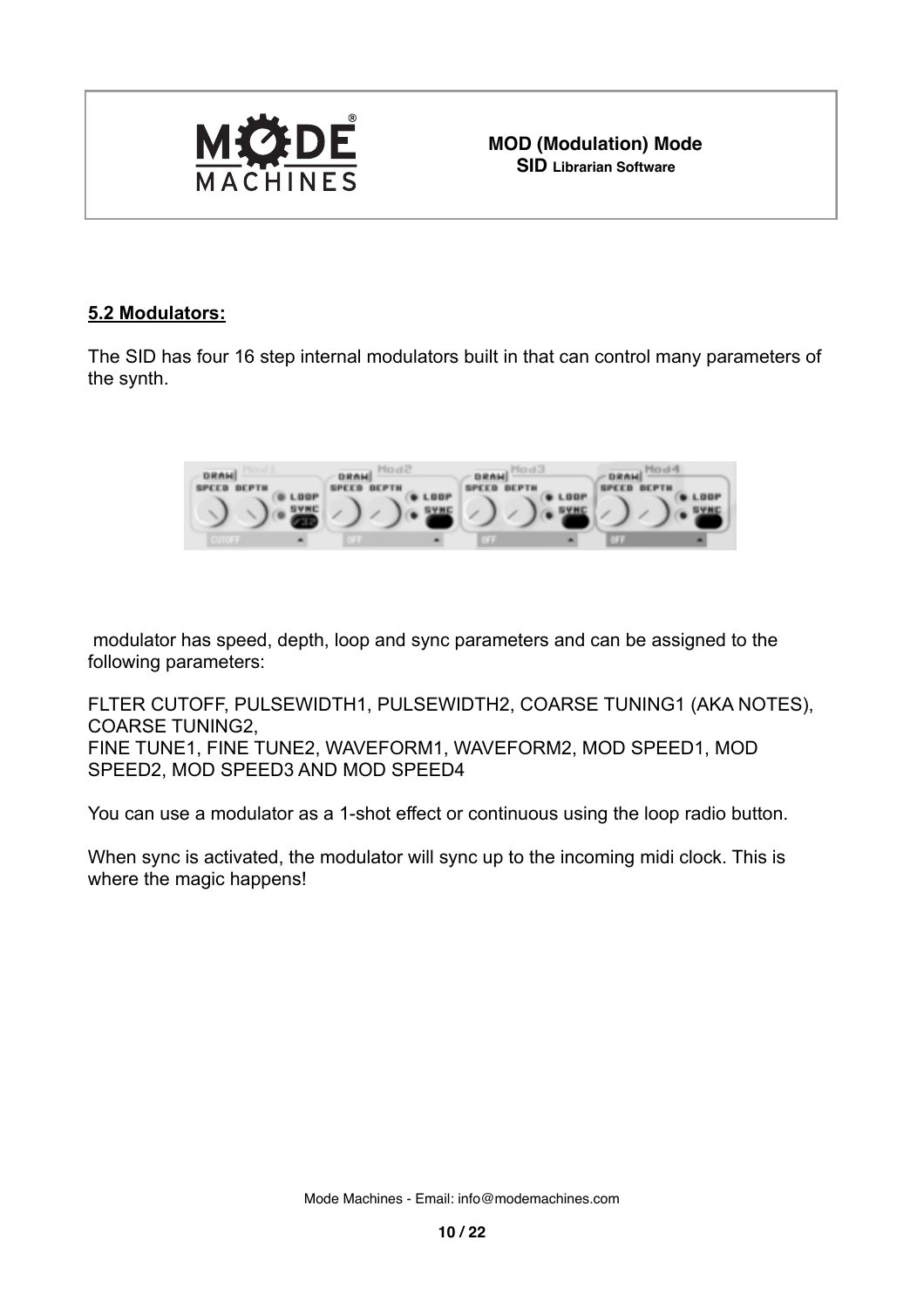

Click one of the 4 **draw** buttons to edit it's respective graph:



You can conveniently draw the modulation graphs with the mouse and SID will receive the update in real time. In coarse tune mode, the graph is replaced by blocks on a grid which resembles the piano roll of a midi sequencer the gray lines indicate white keys and the the black represent the black ones. The bright white lines represent the beginning of a new octave. In coarse mode, the modulator becomes a midi sequencer. Fun for creating sequences and arpeggios!

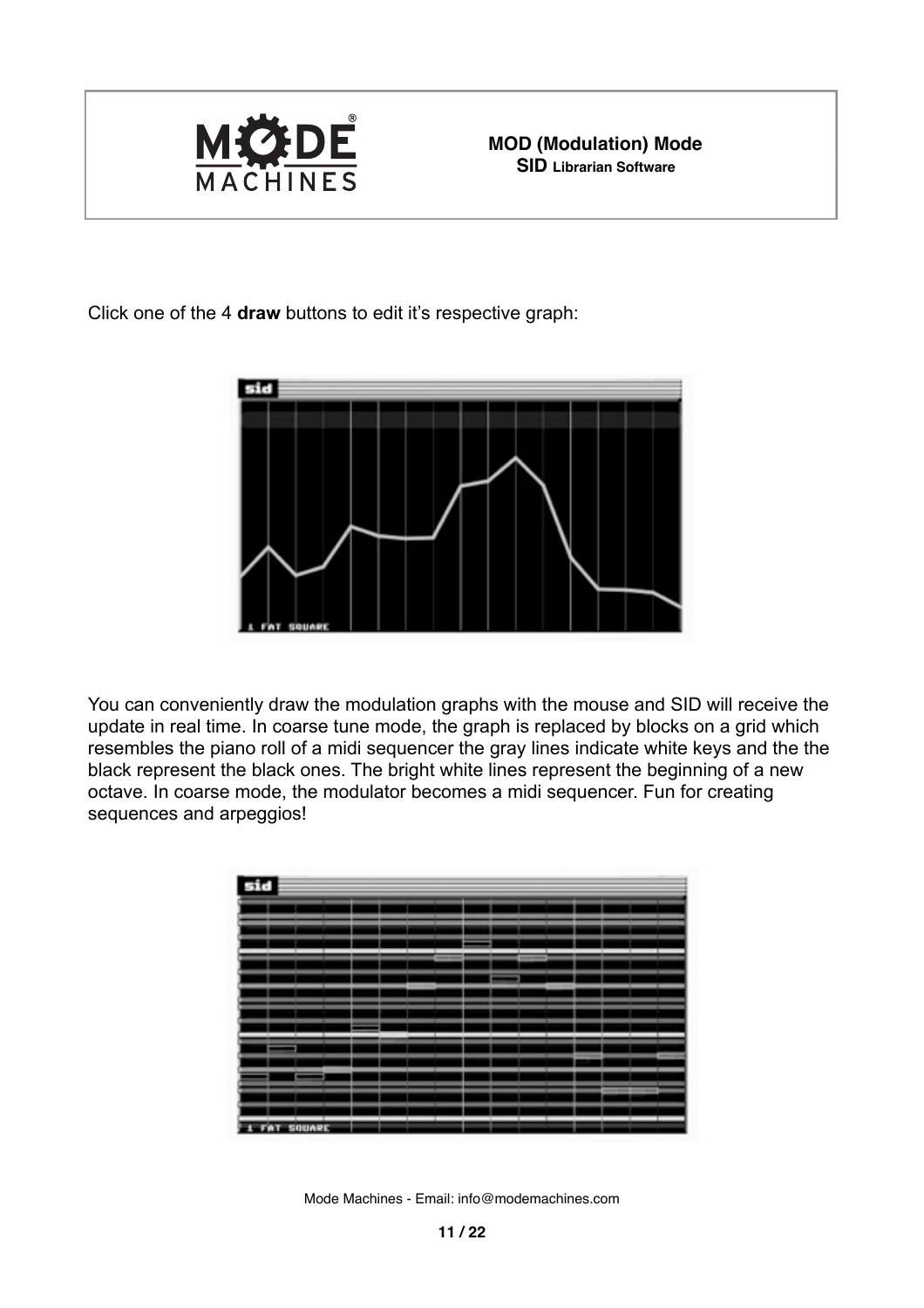

When a modulator is associated with the waveform of a voice it becomes a mini wavetable sequencer:



This is a fun way of creating gated effects and modulated sounds. In one shot mode it can add a little accent to the beginning of a note.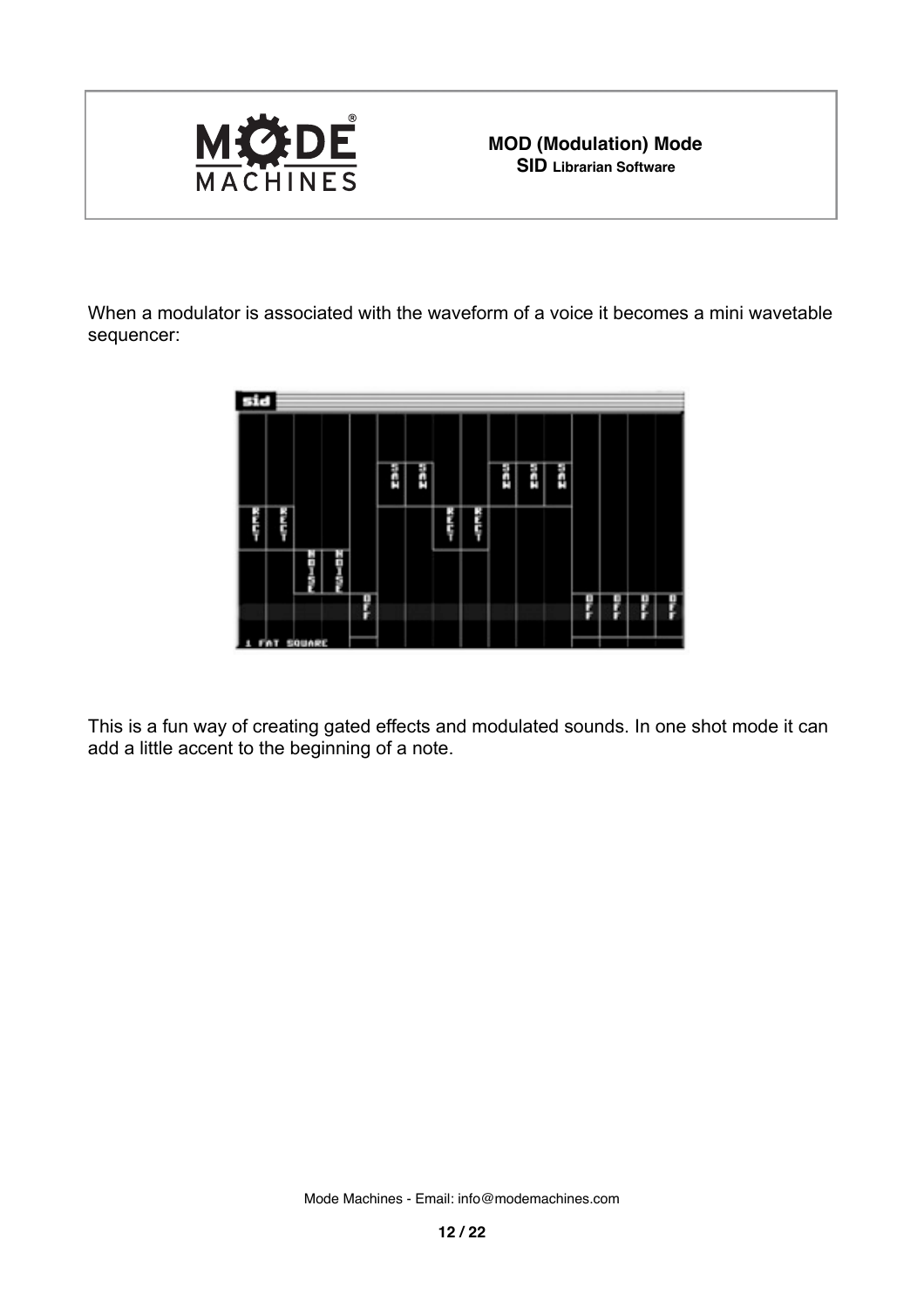

#### **5.3 Expression knobs:**

This is where you configure the 3 expression knobs. Each expression knob can control one of the following 26 parameters:

- 1) Cutoff
- 2) Resonance
- 3) Pw 1
- 4) Pw 2
- 5) Coarse1
- 6) Coarse2
- 7) Fine 1
- 8) Fine 2
- 9) Mod1 Speed
- 10) Mod1 Depth
- 11) Mod2 Speed
- 12) Mod2 Depth
- 13) Mod3 Speed
- 14) Mod3 Depth
- 15) Mod4 Speed
- 16) Mod4 Depth
- 17) Attack1
- 18) Decay1
- 19) Sustain1
- 20) Release1
- 21) Attack2
- 22) Decay2
- 23) Sustain2
- 24) Release2
- 25) Slide 1
- 26) Slide 2

### **5.4 Hazard knobs:**

Dial up these knobs to add randomness to the respective modulators. Use with caution!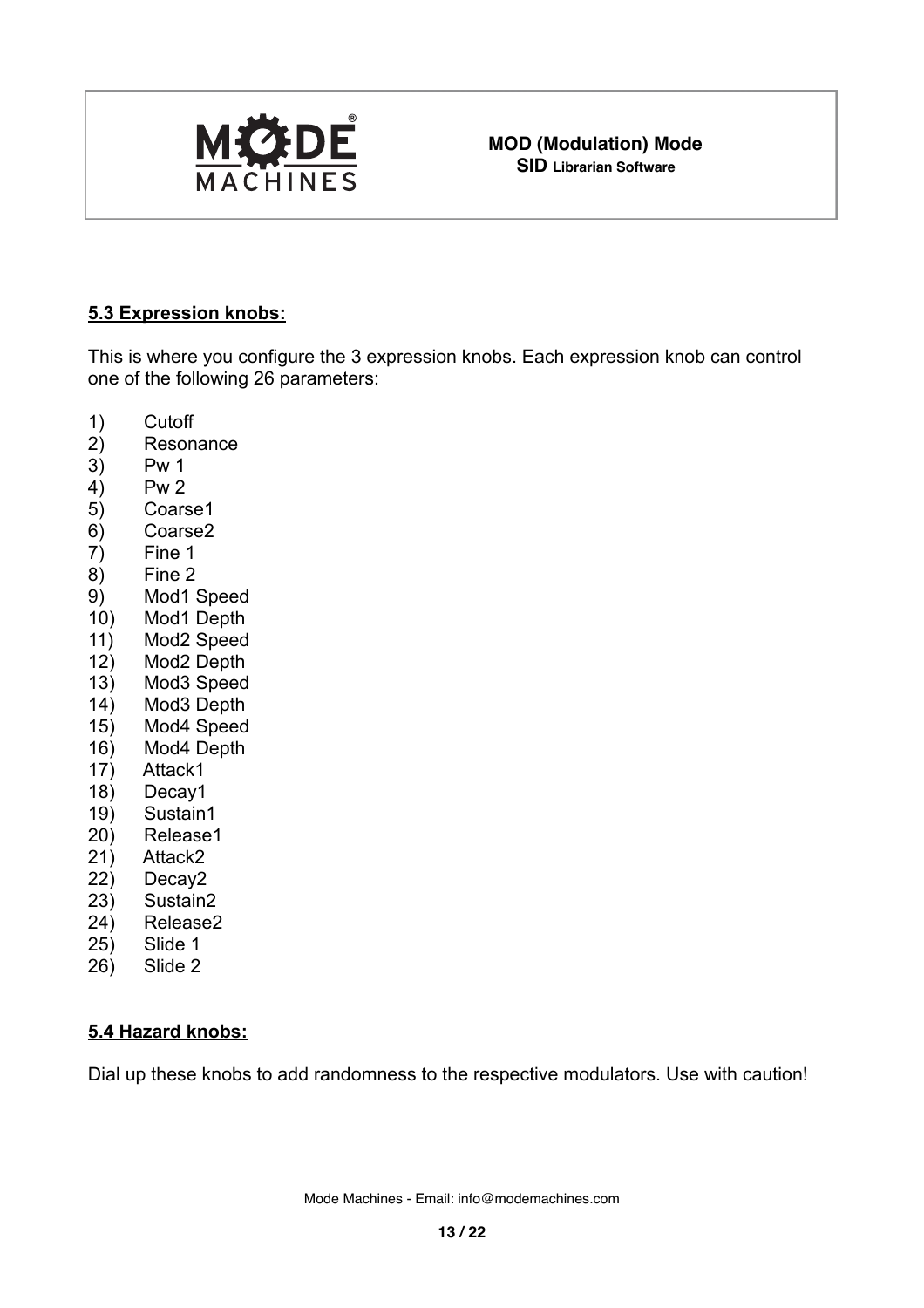

 **SID Librarian Software**

#### **6 Wavetable Mode**

The wavetable mode is the heart of the classic sid sound FX and percussion sounds. Each WT sound consists of 12 steps, 10ms in length.

#### **6.1 Sound Select**

Select one of the 24 sounds you wish to edit by clicking in it's box at the top. Clicking the sound number also triggers that sound. "**spacebar"** on your keyboard will also trigger the selected drum sound**.** All wavetable parameters are sent to SID in real time as you tweak them, so hit away at that space bar!

You can control up to 3 parameters per step: PITCH, PULSEWIDTH and WAVEFORM. Drag your mouse vertically within a box to edit it's parameter:

|              |                   |                  |             |                     | --WAVETABLE SOUNDS-- |                          |                          |               |               |              |    |
|--------------|-------------------|------------------|-------------|---------------------|----------------------|--------------------------|--------------------------|---------------|---------------|--------------|----|
|              | ø                 | H                | a           | s.                  | B                    |                          | в                        | S)            | 18            | 11           | 12 |
| 13           | 14                | 15               | 16          | 17                  | 1.00                 | 1.9                      | ŝ                        | S.            | S.            | ř            | 84 |
|              |                   |                  |             |                     |                      | --РІТСН--                |                          |               |               |              |    |
| 00-45        | 1.0 <sub>ms</sub> | 20 <sub>ms</sub> | <b>20ms</b> | <b>4BHS</b>         | 50ms                 | 60 ms                    | <b>TEHS</b>              | <b>BBWG</b>   | 30 HS         | 100mg 110mg  |    |
|              |                   | W                | Ħ           | ۰                   | в                    | в                        | Ŧ                        | e.            | ш             | 18           | 11 |
|              |                   |                  |             |                     |                      | --PulseWidth--           |                          |               |               |              |    |
| <b>HB</b> 88 | 1.0 mg            | 20 HA            | 30 mg       | 48 HB               | 58m                  | <b>GB</b> etc.           | <b>78mm</b>              | <b>BB</b> exp | <b>SIBHOL</b> | 188m 118m    |    |
|              | 1                 | ø                | w           | ٠                   | э                    | R                        | F                        | ×             | Ħ             | 18           | 11 |
|              |                   |                  |             |                     |                      | --HAUEFORM--             |                          |               |               | Red=Gate Off |    |
| 88 mm        | 1.Bres            |                  |             | 20ss 30ss 40ss 50ss |                      | <b>BB</b> <sub>145</sub> | <b>7B</b> <sub>rts</sub> | <b>BB</b> res | <b>98</b> ms  | 188m 118m    |    |
|              |                   | HOISE RECT SAN   |             | TR1                 |                      |                          |                          |               |               | <b>NOISE</b> |    |
|              |                   |                  |             |                     |                      |                          |                          | m             | o             | 局            | R  |
|              |                   |                  |             |                     |                      |                          |                          | 15            |               |              |    |

#### **6.2 Pitch**

Here you can modify the pitch across time. 1 unit = 1 semitone.

### **6.3 Pulsewidth**

Here you can modify the pulsewidth.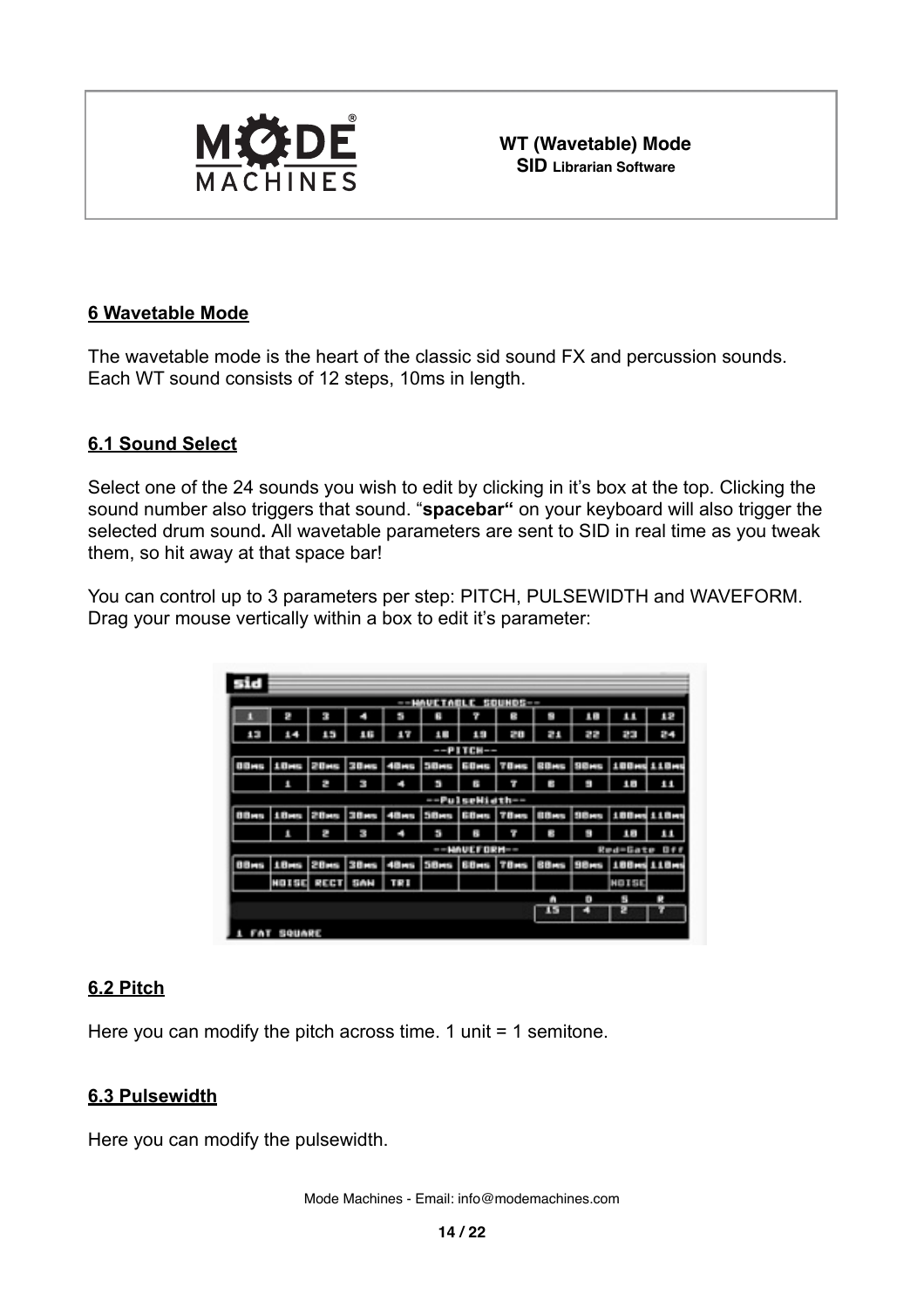

**MICIDE** WT (Wavetable) Mode / Library Management  **SID Librarian Software**

#### **6.4 Waveform**

Here you can modify the waveform. When the name of the waveform is **WHITE** it the gate is open, when the waveform is **RED** the gate is closed. The final step of the wavetable sequence is automatically considered **RED** (closed) to avoid endless sound.

#### **6.5 Envelope**

Here you can set the envelope of the sound values of ATTACK, DECAY, SUSTAIN and RELEASE range from 0 to 16 (4 bit).

#### **7. Nerd Mode**

Nerd mode enables the user to control the sid chip pin by pin. Explore the datasheet and manual set the sid's registers. This is a fun way to learn how the protocol works.

Simply click on the squares to toggle on and off the bits of both address and data registers and tap the space bar to send the command.

#### **8. Library Management**

Use the **import** button to load a library, the **export** button to save your library to an external file. Be sure to use the **save** button when you make a satisfactory change.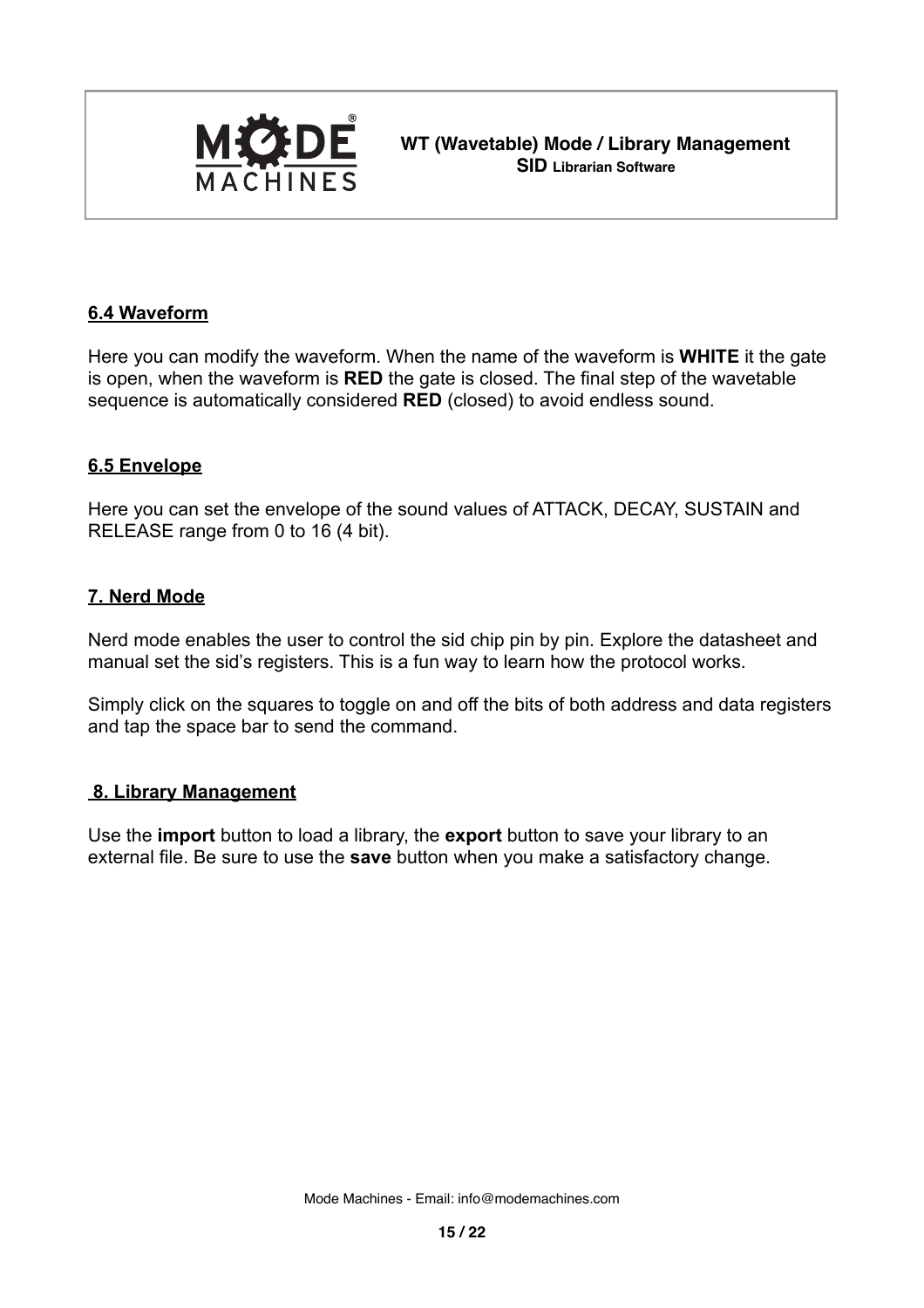

# **9 MIDI Setup**

#### **9.1 Connecting SID to the library software**

The SID uses MIDI to send and receive information. You need a computer with a minimum of one midi output to use the SID Librarian software effectively. Select the Midi device that you have connected SID to using the **circular buttons** on either side of the midi device name at the bottom of the screen.



### **9.2 MIDI Implementation Chart**

Below are the midi CC values to control the SID's parameters.

| <b>Parameter</b>   | CC# | <b>Values</b> |
|--------------------|-----|---------------|
| Pulsewidth 1       | 5   | $1 - 127$     |
| Pulsewidth 2       | 4   | $1 - 127$     |
| Tune1              | 41  | $1 - 127$     |
| Tune <sub>2</sub>  | 42  | $1 - 127$     |
| Fine1              | 47  | $1 - 127$     |
| Fine <sub>2</sub>  | 48  | $1 - 127$     |
| Slide1             | 97  | $1 - 127$     |
| Slide <sub>2</sub> | 98  | $1 - 127$     |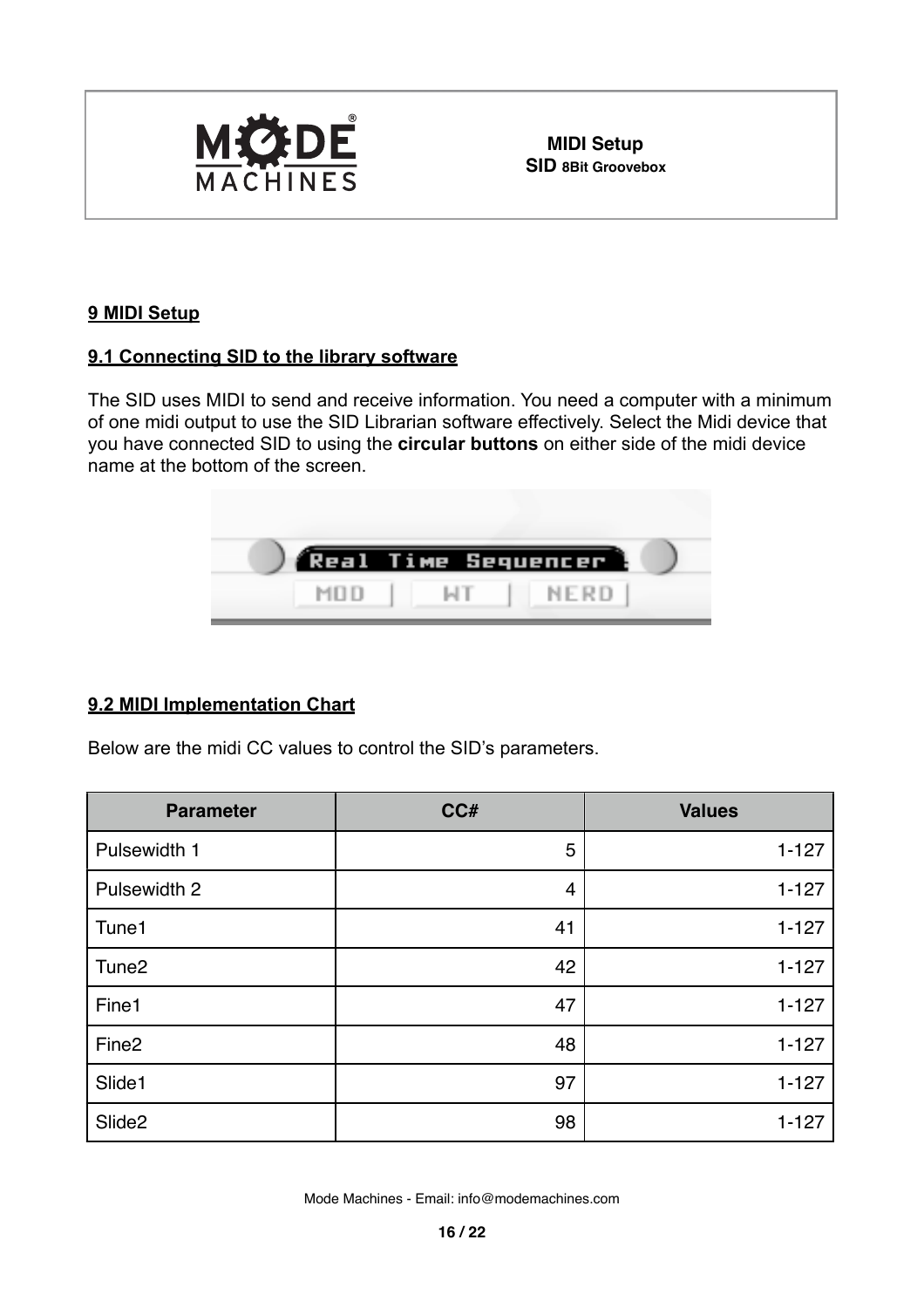

| Kaos1                     | 93  | $1 - 127$      |
|---------------------------|-----|----------------|
| Kaos2                     | 94  | $1 - 127$      |
| Kaos3                     | 99  | $1 - 127$      |
| Kaos4                     | 100 | $1 - 127$      |
| <b>Modulation Speed1</b>  | 38  | $1 - 127$      |
| <b>Modulation Depth 1</b> | 37  | $1 - 127$      |
| Loop1                     | 36  | $1=On$ $0=Off$ |
| Sync1                     | 43  | $1=On$ $0=Off$ |
| Assign1                   | 35  | $1 - 12$       |
| <b>Modulation Speed2</b>  | 34  | $1 - 127$      |
| <b>Modulation Depth 2</b> | 33  | $1 - 127$      |
| Loop <sub>2</sub>         | 32  | $1=On$ $0=Off$ |
| Sync <sub>2</sub>         | 44  | $1=On$ $0=Off$ |
| Assign2                   | 31  | $1 - 12$       |
| <b>Modulation Speed3</b>  | 30  | $1 - 127$      |
| <b>Modulation Depth 3</b> | 29  | $1 - 127$      |
| Loop3                     | 28  | $1=On$ $0=Off$ |
| Sync3                     | 45  | $1=On$ $0=Off$ |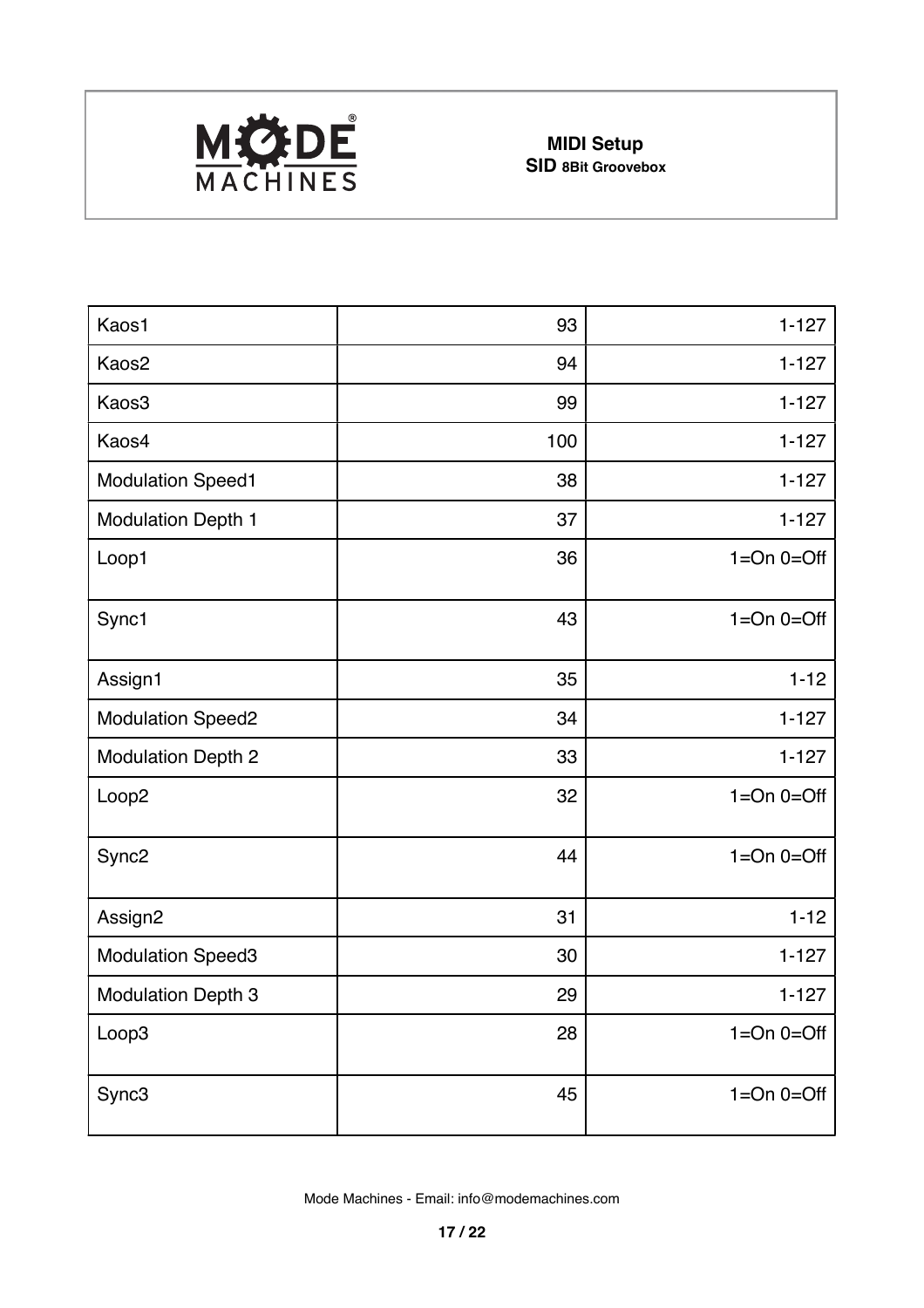

| Assign3                   | 27           | $1 - 12$       |
|---------------------------|--------------|----------------|
| <b>Modulation Speed4</b>  | 26           | $1 - 127$      |
| <b>Modulation Depth 4</b> | 25           | $1 - 127$      |
| Loop4                     | 24           | $1=On$ $0=Off$ |
| Sync4                     | 46           | $1=On$ $0=Off$ |
| Assign4                   | 23           | $1 - 12$       |
| Attack1                   | 22           | $1 - 127$      |
| Decay1                    | 21           | $1 - 127$      |
| Sustain1                  | 20           | $1 - 127$      |
| Release1                  | 19           | $1 - 127$      |
| Sync FX1                  | 17           | $1=On$ $0=Off$ |
| Ring mod FX1              | 3            | $1=On$ $0=Off$ |
| Attack2                   | 16           | $1 - 127$      |
| Decay <sub>2</sub>        | 15           | $1 - 127$      |
| Sustain2                  | 14           | $1 - 127$      |
| Release2                  | 13           | $1 - 127$      |
| Sync FX2                  | 11           | $1=On$ $0=Off$ |
| Ring mod FX2              | $\mathbf{2}$ | $1=On$ $0=Off$ |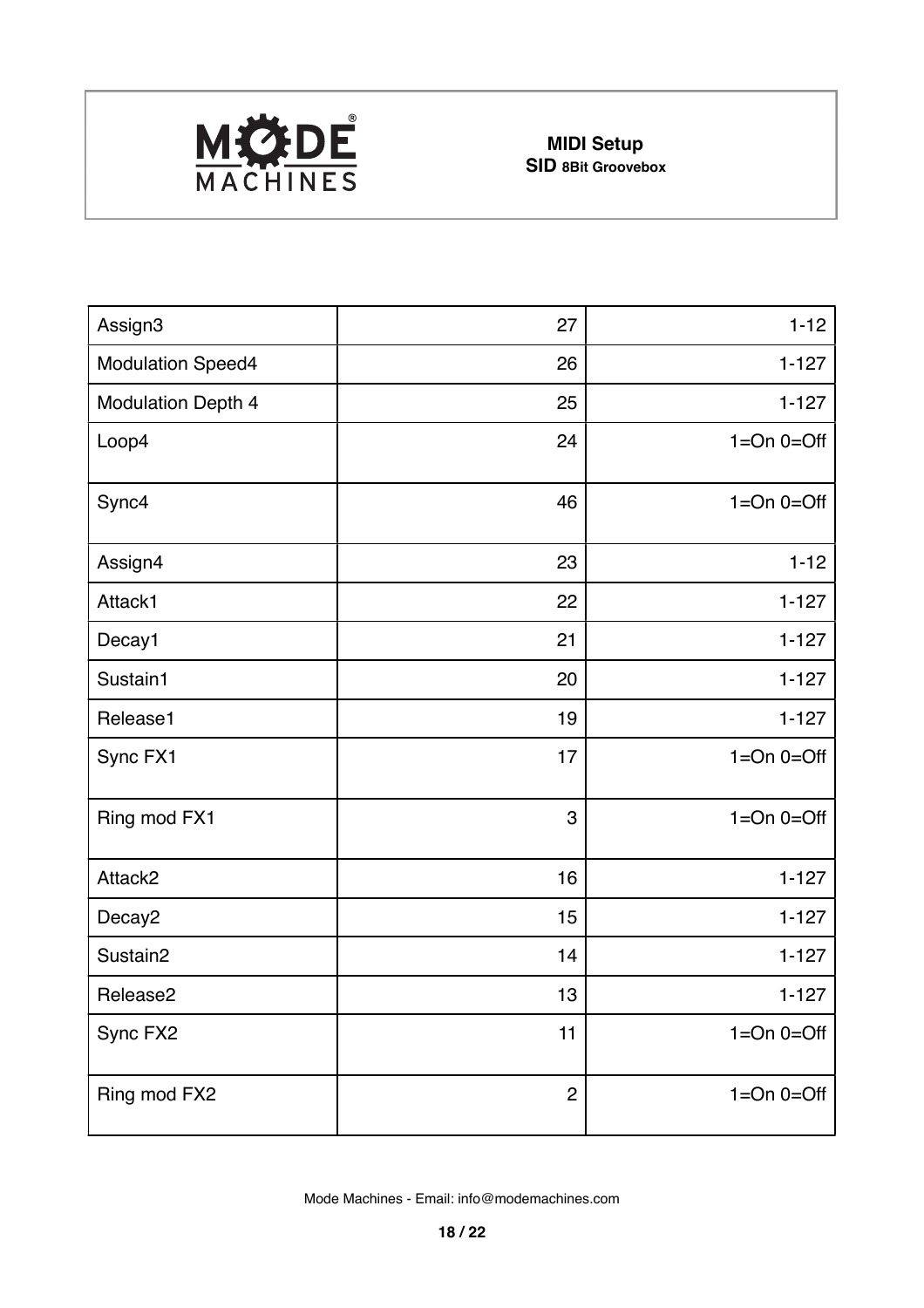

| <b>Filter Type</b>      | 10 | $1 - 3$        |
|-------------------------|----|----------------|
| <b>Filter Channel1</b>  | 9  | $1=On$ $0=Off$ |
| <b>Filter Channel2</b>  | 8  | $1=On$ $0=Off$ |
| <b>Filter Channel3</b>  | 6  | $1=On$ $0=Off$ |
| <b>Filter Resonance</b> | 39 | $1 - 127$      |
| <b>Filter Cutoff</b>    | 40 | $1 - 127$      |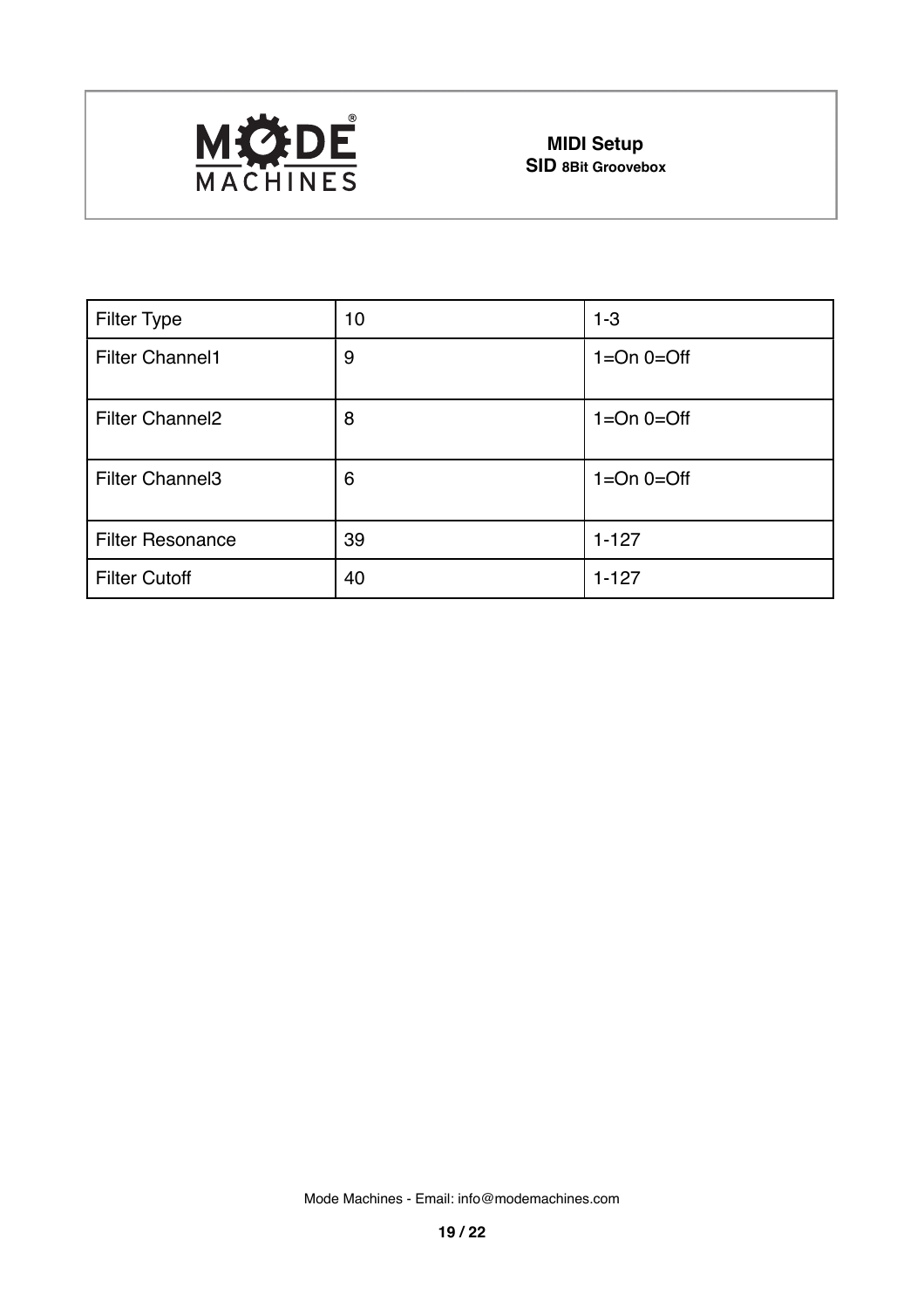

# **10 Connectivity**

Note about DC Input: Please only use the DC adapter supplied with the SID. Incorrect voltages can result in frying your instrument and more!

Note about Audio In: Audio IN is inactive when using the built-in SWINSID hardware emulation. Please use 8580 or 6581 IC for audio input.

### **11 Hardware Configuration**

### **11.1 SID/SWINSID**

SID Ships with a Swinsid SID Hardware emulation installed but you have the option to install a real 8580 or 6581 chip if you have one. Just follow these 3 steps:

1: Open the case by removing the 4 screws from the bottom.

2: Locate the **JUMPER** above the right hand side of the LCD labeled **SWINSID ON-OFF.** Reposition the jumper between pins 2 and 3 of the connector to deactivate the SWINSID.

2: Locate the power selection jumper located on the smaller circuit board used for

# **IMPORTANT: The 8580 and 6581 SID chips require different voltages. it is essential to configure this correctly to avoid damage to the SID chip!**

connections. Reposition the jumper accordingly.

3: Locate the filter sockets near the main SID socket and install the correct capacitors. 8580 requires 22nF and 6581 requires 470pF.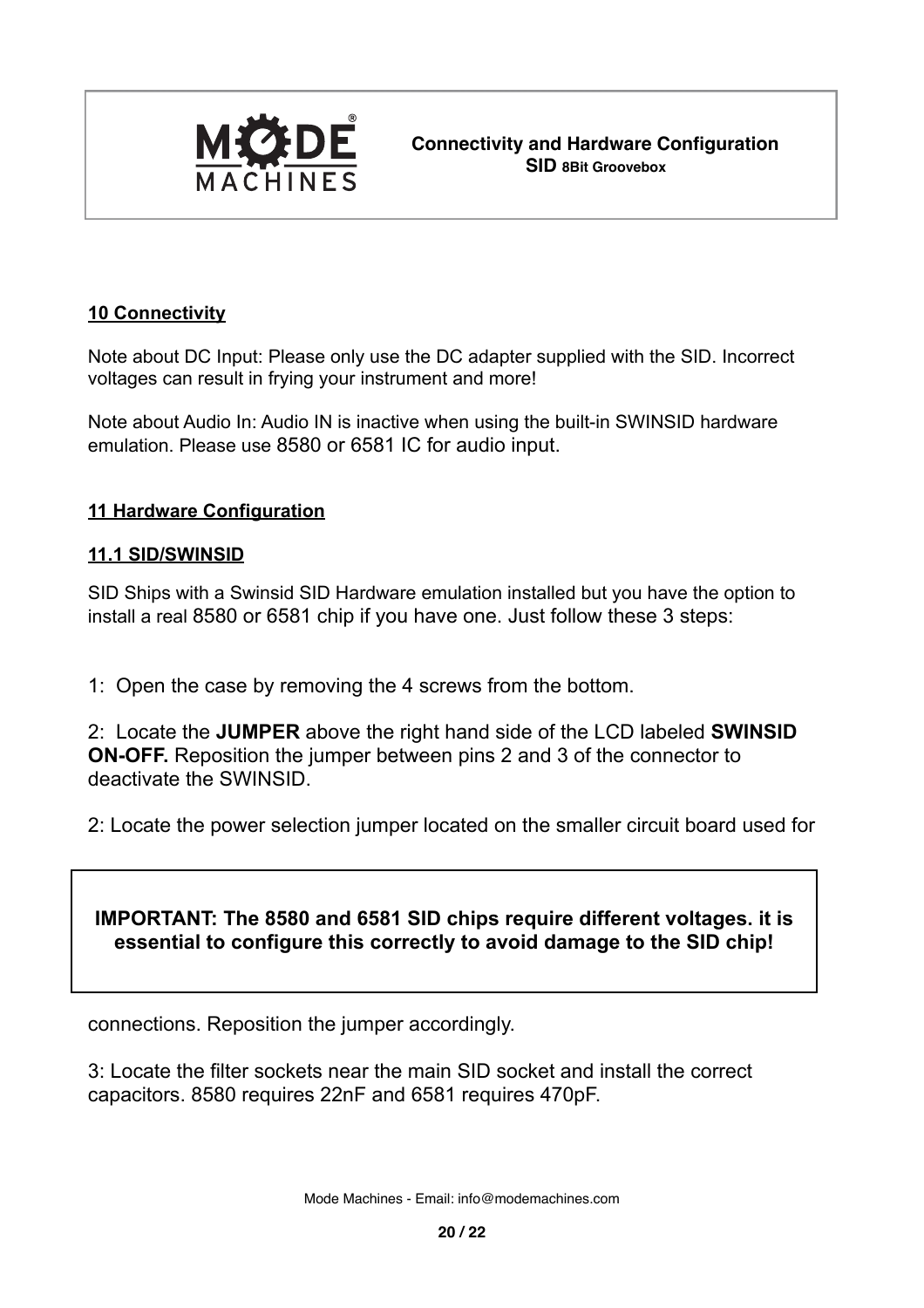

**Downloads**

### **12. Downloads**



#### **Dear customer,**

we have provided for an extensive offer of free data to download on our website. Here you can find all pictures and documents of the required products.

Product-related you can find all instructions to the respective products also in other languages. These are provided as a PDF file free of charge to download.

We are happy to offer you any time an extensive service. If there are any questions for a product or a question including the manual you please send us an e-Mail. We are happy to help you!

[info@modemachines.com](mailto:info@modemachines.com)